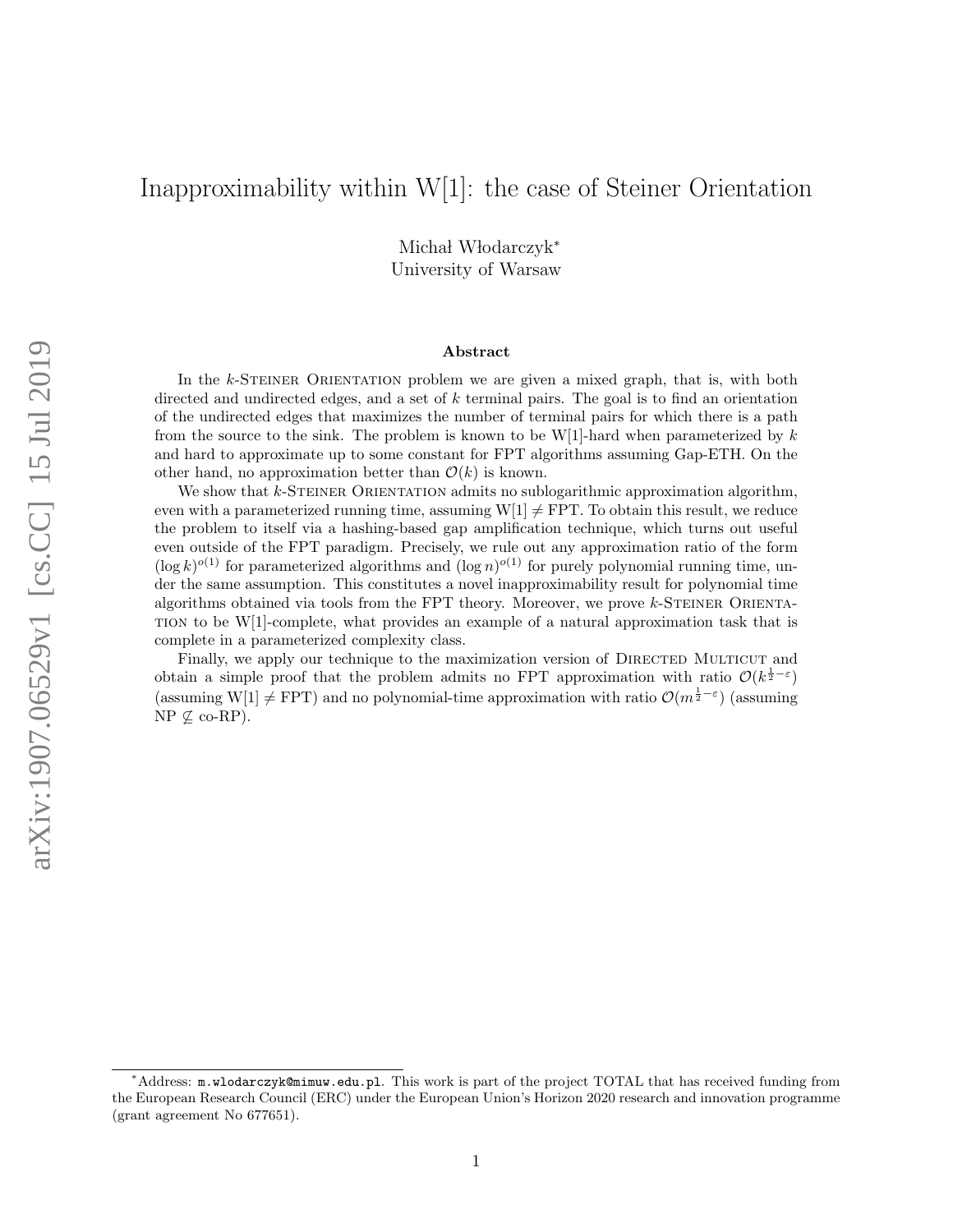# 1 Introduction

### 1.1 Fixed parameter tractability

A parameterized problem instance is created by associating an input instance with an integer parameter k. We say that a problem is fixed parameter tractable (FPT) if it admits an algorithm processing an instance  $(I, k)$  in running time  $f(k) \cdot |I|^{O(1)}$ , where f is a computable function. Such a procedure is called a *parameterized algorithm* or an FPT algorithm.

To argue that a problem is unlikely to be FPT, we use parameterized reductions analogous to those employed in the classic complexity theory. Here, the concept of W-hardness replaces NPhardness, and we need not only to construct an equivalent instance in FPT time, but also ensure that the size of the parameter in the new instance depends only on the size of the parameter in the original instance. If there exists a parameterized reduction from a  $W[1]$ -hard problem (e.g., k-CLIQUE) to another problem  $\Pi$ , then the problem  $\Pi$  is W[1]-hard as well. This provides an argument that  $\Pi$  is unlikely to admit an algorithm with running time  $f(k) \cdot |I|^{O(1)}$ .

In recent years new research directions emerged in the intersection of the theory of approximation algorithms and the FPT theory. For example, one may wonder whether one can distinguish graphs with k-clique from those with no clique larger than, e.g.,  $\log k$ , faster than  $n^{\mathcal{O}(k)}$  time. In order to prove such a task hard, one would need a reduction from a problem with established hardness which translates YES-instances to graphs with a large clique and NO-instances to graphs with only tiny cliques.

### 1.2 Recent progress on parameterized approximations

For some problems that are intractable in the exact sense, parameterization still comes in useful when we want to reduce the approximation ratio. Some examples are 1.81-approximation for k-CUT [\[13\]](#page-13-0) or  $(1 + \frac{2}{e} + \varepsilon)$ -approximation for k-MEDIAN [\[9\]](#page-12-0), running in time  $f(k) \cdot n^{\mathcal{O}(1)}$ . The first result beats the factor 2 that is believed to be optimal within polynomial running time and the second one reaches the respective lower bound, what is a long standing open problem for polynomial-time algorithms. For CAPACITATED  $k$ -MEDIAN, a constant factor FPT approximation has been obtained [\[1\]](#page-12-1), whereas the best polynomial approximation gives  $\mathcal{O}(\log k)$ .

On the other hand several problems have proven resistant to such improvements under the assumption of Gap Exponential Time Hypothesis (Gap-ETH), which states that one requires exponential time to distinguish satisfiable 3-SAT instances from those where only a fraction of  $(1 - \varepsilon)$  clauses can be satisfied at once. Chalermsook et al. [\[6\]](#page-12-2) showed that under this assumption there can be no parameterized approximations with ratio  $o(k)$  for k-CLIQUE or k-BICLIQUE and none with ratio  $f(k)$  for k-DOMINATING SET (for any function f). They have also ruled out  $k^{o(1)}$ -approximation for DENSEST  $k$ -SUBGRAPH.

Subsequently, Gap-ETH has been replaced with a more established hardness assumption  $W[1] \neq FPT$  for k-DOMINATING SET [\[14\]](#page-13-1), what involved reduction from an exact problem and required introducing a gap through a distributed PCP theorem. Marx [\[18\]](#page-13-2) proved parameterized inapproximability of MONOTONE CIRCUIT SAT under even weaker assumption  $W[P] \neq FPT$ . Lokshtanov et al. [\[16\]](#page-13-3) introduced Parameterized Inapproximability Hypothesis (PIH), that is weaker than Gap-ETH, and used it to rule out an FPT approximation scheme for DIRECTED ODD CYCLE TRANSVERSAL. PIH turned out to be a sufficient assumption to prove there can be no FPT algorithm for  $k$ -EVEN SET [\[4\]](#page-12-3).

### 1.3 Previous work on Steiner Orientation

One of the first studies on the STEINER ORIENTATION problems were motivated by modeling protein-protein interactions (PPI) [\[19\]](#page-13-4) and protein-DNA interaction (PDI) [\[11\]](#page-12-4). Whereas PPIs interactions could be represented with undirected graphs, PDIs required introducing mixed graphs. Arkin and Hassin [\[3\]](#page-12-5) showed the problem to be NP-hard, but polynomially solvable for  $k = 2$ . This result was generalized by Cygan et al. [\[10\]](#page-12-6), who presented an  $n^{\mathcal{O}(k)}$ -time algorithm,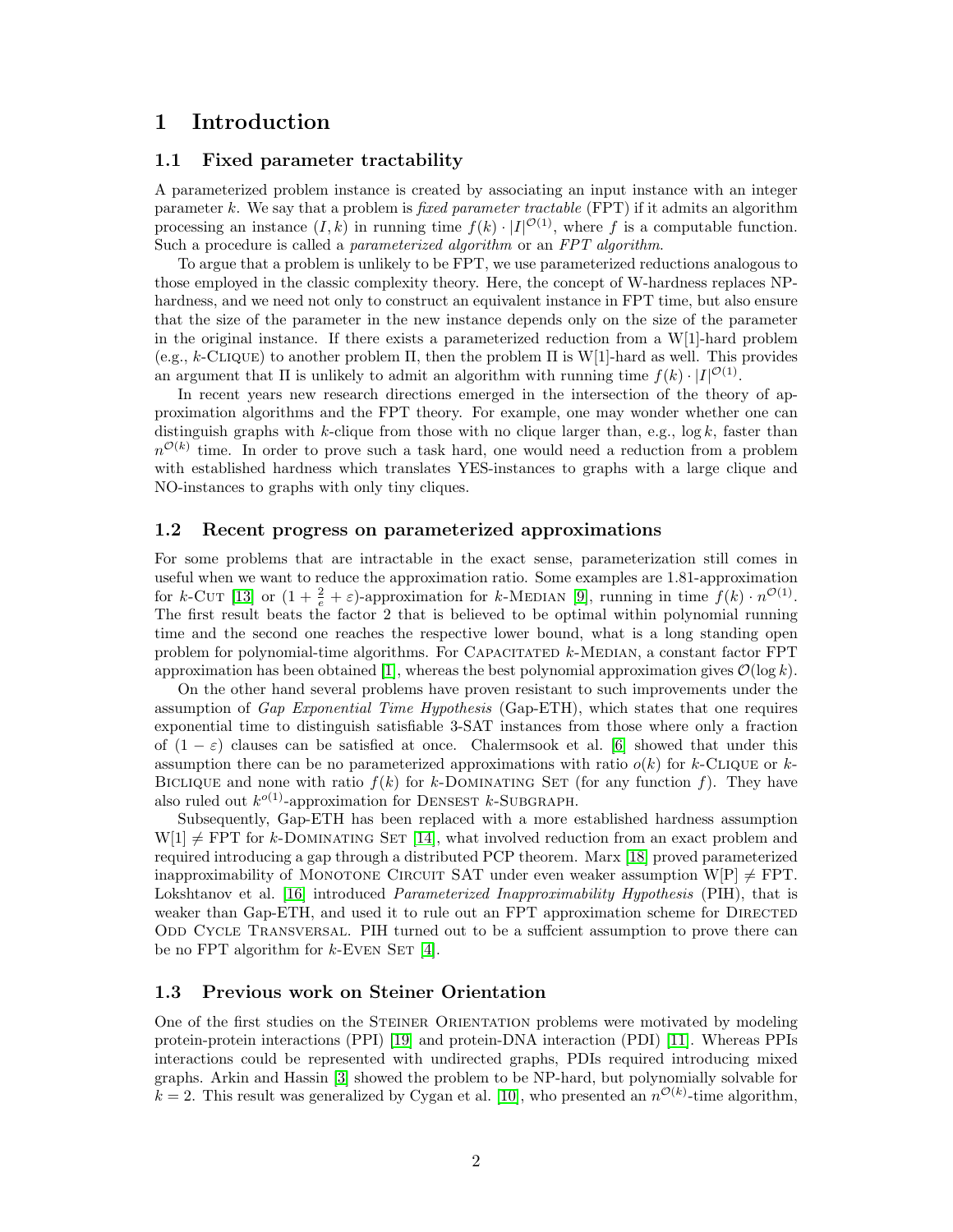which implied that the problem belongs to the class XP. The k-STEINER ORIENTATION problem<sup>[1](#page-2-0)</sup> has been proved to be  $W[1]$ -hard by Pilipczuk and Wahlström [\[21\]](#page-13-5), via a gadget machinery that was also used to show hardness of  $p$ -DIRECTED MULTICUT parameterized by the size of the cutset p. The  $W[1]$ -hardness proof has been later strengthened to work for planar graphs and to give stronger running time lower bounds based on ETH [\[7\]](#page-12-7), which are essentially tight with respect to the  $n^{\mathcal{O}(k)}$ -time algorithm.

The approximation of STEINER ORIENTATION has been mostly studied when restricted to undirected graphs, where the problem reduces to optimization over trees by contracting 2-connected components. Medvedovsky [\[19\]](#page-13-4) presented an  $\mathcal{O}(\log n)$ -approximation and actually proved that this bound is achievable with respect to the total number of terminals k. The approximation factor has been improved to  $\mathcal{O}(\log n / \log \log n)$  [\[11\]](#page-12-4) and later to  $\mathcal{O}(\log k / \log \log k)$  [\[10\]](#page-12-6) by observing that one can compress an undirected instance to a tree of size  $\mathcal{O}(k)$ . A lower bound of  $\frac{12}{11} - \varepsilon$  (based on P  $\neq$  NP) has been obtained via reduction from MAX-DICUT [\[19\]](#page-13-4).

It is worth mentioning that the decision problem if all the terminal pairs can be satisfied is polynomially solvable on undirected graphs, what makes the maximization version fixedparameter tractable, by simply enumerating all subsets of terminals. When it comes to FPTapproximability, the reduction by Chitnis et al.  $[7]$  implies that, assuming Gap-ETH,  $k$ -STEINER ORIENTATION cannot be approximated within factor  $\frac{20}{19} - \varepsilon$  on mixed graphs, within running time  $f(k) \cdot n^{\mathcal{O}(1)}$ .

### 1.4 Overview of the results

Our main inapproximability result can be formulated as a  $W[1]$ -hardness proof for the following problem with a gap. It is a self-reduction that carefully connects copies of an instance via random hash families.

**Theorem 1.** For any function  $\alpha(k) = (\log k)^{o(1)}$ , it is W[1]-hard to distinguish whether for a given instance of  $k$ -STEINER ORIENTATION:

- 1. there exists an orientation satisfying all k terminal pairs,
- 2. for all orientations the number of satisfied pairs is at most  $\frac{1}{\alpha(k)} \cdot k$ .

The previously known lower bound for parameteried approximation, that is  $\frac{20}{19} - \varepsilon$ , was obtained via a linear reduction from Clique and was based on Gap-ETH [\[7\]](#page-12-7). Our reduction not only raises the inapproximability bar significantly, but also weakens the hardness assumption (Gap-ETH implies ETH, which implies  $W[1] \neq FPT$ ). In fact, we begin with the exact version of  $k$ -STEINER ORIENTATION and introduce a gap inside the reduction. What is interesting, we rely on totally different properties of the problem than in the W[1]-hardness proof [\[21\]](#page-13-5): that one required gadgets with long undirected paths and we introduce only new directed edges.

The result is also interesting from the perspective of the classic (non-parameterized) approximation theory. The only known approximation lower bound has been  $\frac{12}{11} - \varepsilon$  [\[19\]](#page-13-4), valid also for undirected graphs. Therefore we provide a new inapproximability result for polynomial algorithms, that is based on the assumption  $W[1] \neq FPT$ . Such a seemingly strong assumption is necessary because our reduction increases the size of instance by a factor exponential in  $k$ . A similar phenomenon – a novel polynomial-time hardness based on a parameterized assumption – has appeared in the work on Monotone Circuit SAT [\[18\]](#page-13-2), where the reduction involved a perfect hash family. Another example of this kind is a polynomial-time approximation hard-ness for DENSEST k-SUBGRAPH based on ETH [\[17\]](#page-13-6). Moreover, restricting to a purely polynomial running time allows us to rule out approximation depending on n (rather than on k): here the lower bound becomes  $\alpha(n) = (\log n)^{o(1)}$ .

<span id="page-2-0"></span><sup>&</sup>lt;sup>1</sup> We attach the paramater to the problem name when we want to emphasize that we deal with a parameterized problem.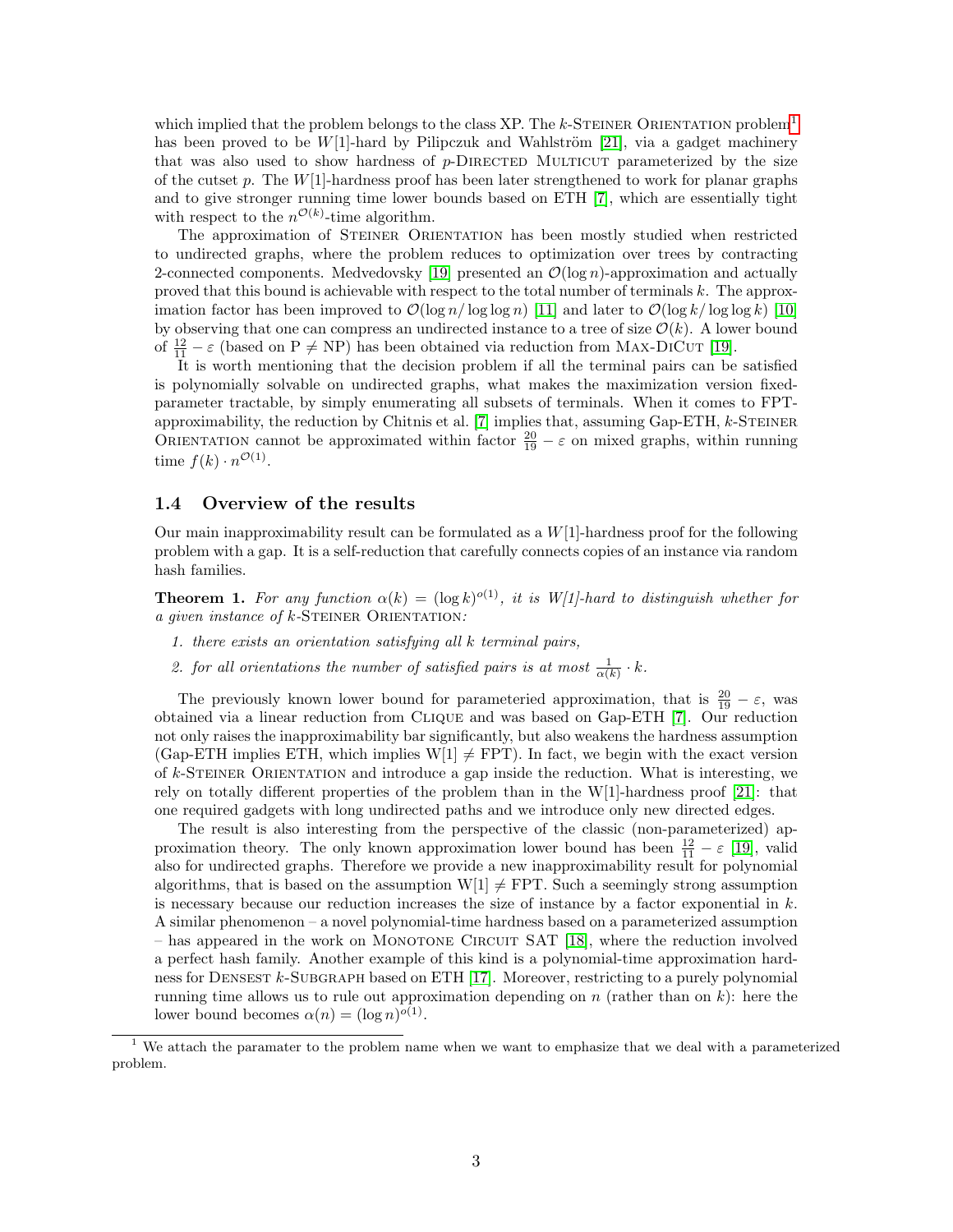$W[1]$ -completeness So far, the exact k-STEINER ORIENTATION problem has only been known to be W[1]-hard [\[21\]](#page-13-5) and to belong to XP [\[10\]](#page-12-6). We establish its exact location in the W-hierarchy. A crucial new insight is that we can assume the solution to be composed of  $f(k)$ pieces, for which we only need to check if they fit to each other, and this task reduces to  $k$ -Clique.

**Theorem 2.** k-STEINER ORIENTATION is  $W[1]$ -complete.

It solves an open problem from [\[7\]](#page-12-7). What is more, this shows that the approximate version of  $k$ -STEINER ORIENTATION (that is, the task of distinguishing whether an instance is totally solvable or only small fraction of terminal pairs can be satisfied) is W[1]-complete. Another problem with this property is MAXIMUM k-SUBSET INTERSECTION, introduced for the purpose of proving W[1]-hardness of k-BICLIQUE [\[15\]](#page-13-7). We are not aware of any other natural approximate problems being complete in their parameterized complexity class.

Directed Multicut As another application of our technique, we present a simple lower bound for the maximization version of DIRECTED MULTICUT. We show that even if we parameterize the problem with both the number of terminal pairs  $k$  and the size of the cutset  $p$ , then eterize the problem with both the number of terminal pairs  $\kappa$  and the we essentially cannot obtain any approximation ratio better than  $\sqrt{k}$ .

<span id="page-3-1"></span>**Theorem 3.** For any  $\varepsilon > 0$ , it is W[1]-hard to distinguish whether for a given instance of  $(k, p)$ -DIRECTED MULTICUT:

- 1. there is a cut of size  $p$  that separates all  $k$  terminal pairs,
- 2. all cuts of size p separate at most  $\Omega\left(\frac{1}{1}\right)$  $k^{\frac{1}{2}-\varepsilon}$  $\big) \cdot k$  terminal pairs.

When restricted to a polynomial running time, the lower bound of  $\Omega(k^{\frac{1}{2}-\epsilon})$  can be improved to  $\Omega(m^{\frac{1}{2}-\varepsilon})$ , however unlike the case of STEINER ORIENTATION, this time the reduction is polynomial and we can assume only NP  $\mathcal{L}$  co-RP<sup>[2](#page-3-0)</sup>.

As far as we know, the approximation status of this variant has not been studied yet. If we want to mimimize the number of removed edges to separate all terminal pairs or minimize the ratio of the cutset size to the number of separated terminal pairs (this problem is known as DIRECTED SPARSEST MULTICUT), those cases admit polynomial-time  $\tilde{\mathcal{O}}(n^{\frac{11}{23}})$ -approximation algorithm [\[2\]](#page-12-8) and a lower bound of  $2^{\Omega(\log^{1-\varepsilon} n)}$  [\[8\]](#page-12-9). Since  $\frac{11}{23} < \frac{1}{2}$  and  $n \leq m$ , the maximization variant with a hard constraint on the cutset size turns out to be harder.

In the undirected case MULTICUT is FPT, even when parameterized only by the size of the cutset and allowing arbitrarily many terminals [\[5\]](#page-12-10). This is in contrast with the directed case, which gets  $W[1]$ -hard already for 4 terminals. It is worth mentioning that STEINER ORIENTATION and DIRECTED MULTICUT were proven to be  $W[1]$ -hard with a similar gadgeting machinery [\[21\]](#page-13-5). The fact that our technique also applies to both of them suggests that the core of hardness is somehow similar inside both problems.

#### 1.5 Notation

For an instance  $(G, \mathcal{T}), \mathcal{T} = ((s_1, t_1), \ldots, (s_k, t_k))$  of k-STEINER ORIENTATION we refer to the vertices  $s_i, t_i \in V(G)$  as  $G[s, i]$  and  $G[t, i]$ . We say that an orientation  $\tilde{G}$  of G satisfies the pair with index  $i \in [k]$  if there is a directed path from  $s_i$  to  $t_i$  in  $\tilde{G}$ . Otherwise we say that the pair is blocked. We define  $S(G, \mathcal{T})$  to be the maximal number of pairs that can be satisfied by some orientation in the instance  $(G, \mathcal{T})$ .

We keep the same convention when working with DIRECTED MULTICUT: we refer to sources and sinks as  $G[s, i], G[t, i]$ , and denote the maximal number of terminal pairs separable by deleting p edges with  $S(G, \mathcal{T}, p)$ .

We use notation  $[n] = \{1, 2, \ldots, n\}$ . All logarithms are 2-based.

<span id="page-3-0"></span><sup>&</sup>lt;sup>2</sup>A problem is in co-RP if it admits a polynomial algorithm that is always correct for YES-instances and for NO-instances returns the correct answer with constant probability.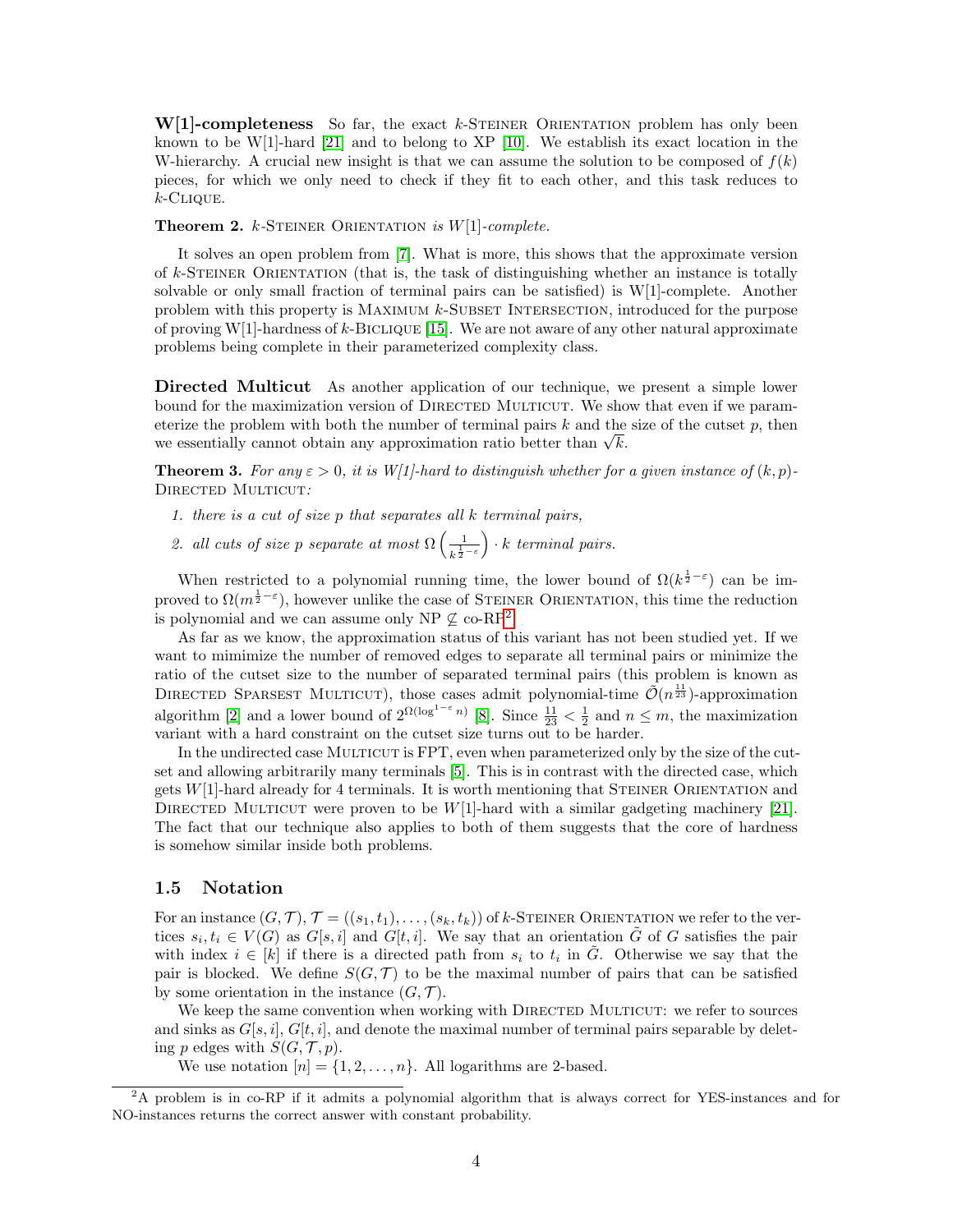### 1.6 Organization of the paper

As our gap amplification technique is arguably the most innovative ingredient of the paper, we begin with informal Section [2,](#page-4-0) which introduces the main ideas gradually. It is followed by detailed constructions for STEINER ORIENTATION in Section [3](#page-4-1) and for DIRECTED MULTICUT in Section [4.](#page-7-0) Finally, in Section [5](#page-9-0) we prove  $W[1]$ -completeness of k-STEINER ORIENTATION. This part of the paper is self-contained and can be read independently of the previous sections.

## <span id="page-4-0"></span>2 The gap amplification technique

We begin with a thought experiment that helps to understand the main idea behind the reduction. Consider k copies of the same instance:  $G_1, G_2, \ldots, G_k$ , that will be treated as the first layer. The output of this layer will form an input for another copy of  $G$  – let us call it  $G'$ . If  $G$ is a NO-instance, than for each of the copies, at least one of the terminal pairs is not satisfied. Suppose for now that we know which terminals are those, even before we have finished building our instance.

We add a directed edge from a random sink from  $G_1$  to the source number one in  $G'$ . Similarly, we connect a random sink from  $G_2$  to  $G'[s, 2]$  (the source number two in  $G'$ ) and so on, as shown in Figure [1.](#page-6-0) We neglect the unconnected terminals from the first layer and obtain a new instance  $H$  with  $k$  terminal pairs. What is the expected number of terminal pairs satisfiable in  $H$ ?

For each i, the probability of choosing an arc reachable from the respective source in  $G_i$  is at most  $\frac{k-1}{k}$ . By linearity of expectations, the average number of non-blocked sources connect to G' is  $k-1$ . So far nothing changed. However, with probability  $(\frac{k-1}{k})^k$  we have chosen only non-blocked terminals, but we cannot satisfy all of them within  $G'$ . Therefore the expected optimum is at most  $k - 1 - \left(\frac{k-1}{k}\right)^k$ : a small gap has been introduced.

Of course we cannot fix the orientation before adding the connecting arcs. Since we can afford an exponential blow-up (with respect to  $k$ ), we can include in the second layer the whole probabilistic space, that is,  $k^k$  choices of connecting the first layer to  $G'$ . This construction suffices to rule out any constant approximation, but we do not have to be so wasteful.

An important observation is that the number of possibilities regarding which terminal pairs form dead ends is relatively small –  $k^k$ . If the second layer contained not a single copy G' but rather  $k^{\mathcal{O}(1)}$  such random copies, then by the Hoeffding's inequality (a generalization of the Chernoff bound) the probability that the fraction of satisfied terminals differs much from the expectation is less than  $k^{-k}$ . Surprisingly, this means that there exists a single way of placing the arcs between the layers that guarantees the gap gets amplified no matter how the copies of G are oriented.

We need to iterate this trick in order to grow the gap. In further steps we need to add exponential number of copies to the new layer, even when compressing the probabilistic space as above. This is why we need assumption  $W[1] \neq FPT$  even for ruling out polynomial-time approximations.

The construction for  $k$ -DIRECTED MULTICUT is simpler since it does not involve the layer stacking. Therefore to achieve a polynomial-time hardness it suffices to assume NP  $\&$  co-RP. The phenomenon that both problems admit such strong self-reducing properties can be explained by the fact that when dealing with directed reachability one can compose instances sequentially, what is the first step in both reductions.

### <span id="page-4-1"></span>3 Inapproximability of Steiner Orientation

We first formulate the properties of the construction and discuss how they are used to prove the claims of the paper. Then, we focus on the construction itself in Section [3.1.](#page-6-1)

<span id="page-4-2"></span>**Lemma 4.** There is a procedure that, for an instance  $(G, \mathcal{T}_G)$  of STEINER ORIENTATION and parameter q, constructs a new instance  $(H, \mathcal{T}_H)$ ,  $k_0 = |\mathcal{T}_H|$ , such that: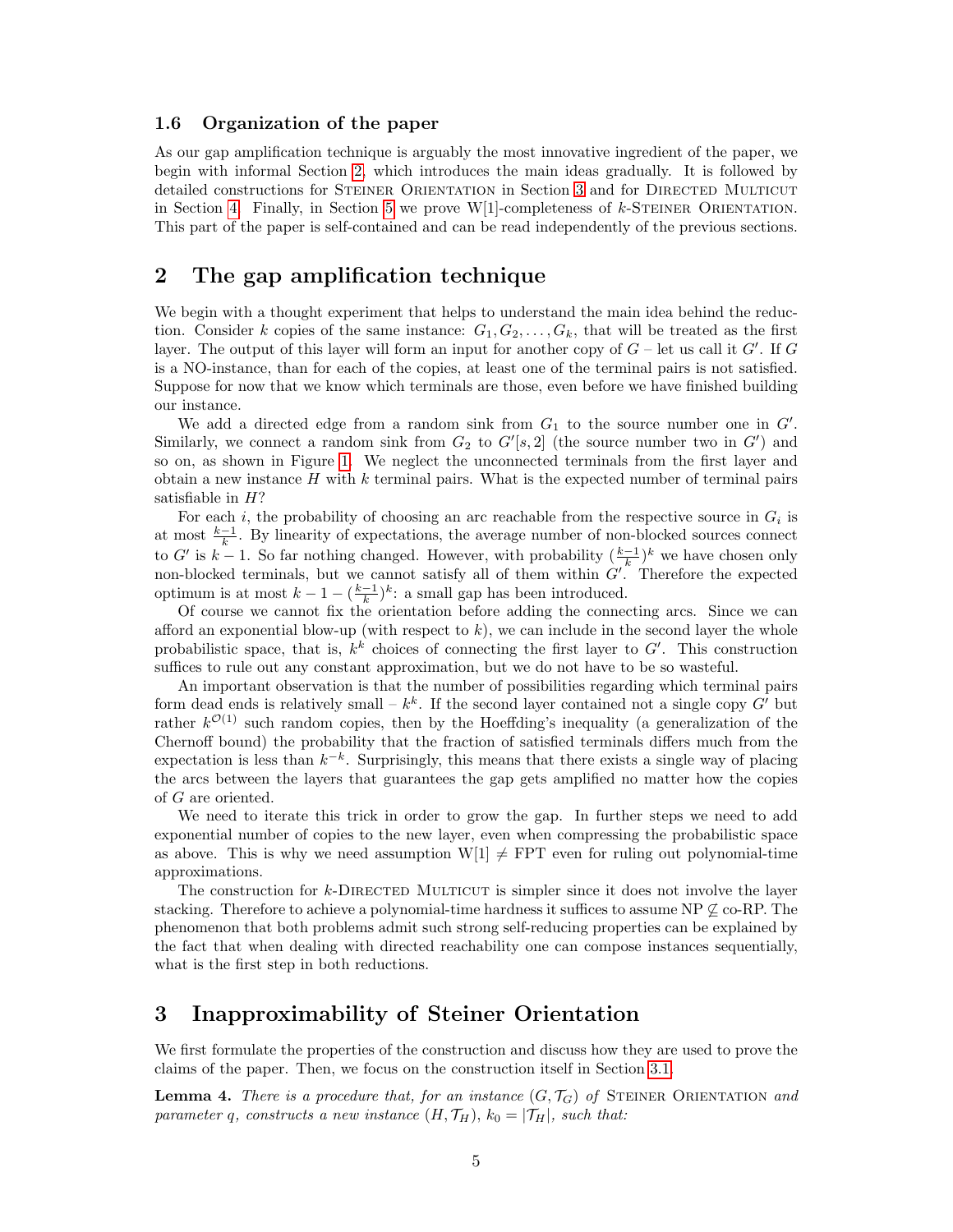1.  $k_0 = 2^{q^{\mathcal{O}(k)}}$ , 2.  $|V(H)| \leq |V(G)| \cdot k_0^2$ , 3. if  $S(G, \mathcal{T}_G) = k$ , then  $S(H, \mathcal{T}_H) = k_0$  (Completeness), 4. if  $S(G, \mathcal{T}_G) < k$ , then  $S(H, \mathcal{T}_H) \leq \frac{1}{q} \cdot k_0$  (Soundness).

The construction can be derandomized and takes time  $f(k, q) \cdot |V(G)|$ .

These properties are proven in the end of Section [3.1.](#page-6-1) It easily follows from them that the gap can get amplified to any constant  $q$ . In order to rule out superconstant approximation ratio  $\alpha(k)$  we additionally need to adjust q so that  $\alpha(k_0(k,q)) \leq q$ .

**Theorem 1.** For any function  $\alpha(k) = (\log k)^{o(1)}$ , it is W[1]-hard to distinguish whether for a given instance of  $k$ -STEINER ORIENTATION:

- 1. there exists an orientation satisfying all k terminal pairs,
- 2. for all orientations the number of satisfied pairs is at most  $\frac{1}{\alpha(k)} \cdot k$ .

*Proof.* Let us fix the function  $\alpha(k) = (\log k)^{\beta(k)}$ , where  $\beta(k) \to 0$  is computable. We are going to reduce the exact version of  $k$ -STEINER ORIENTATION, which is  $W[1]$ -hard, to the version with a sufficiently large gap. For a fixed k we can treat  $k_0$  as a function of q:  $k_0(q) = 2^{q^{c k}}$ for some constant c. For an instance  $(G, \mathcal{T})$  we use Lemma [4](#page-4-2) with q large enough, so that  $\beta(k_0(q)) \cdot c \cdot k \leq 1$ . Then q is a computable function of k. We have  $\alpha(k_0) = q^{c \cdot k \cdot \beta(k_0)} \leq q$ .

We have obtained a new instance  $(H, \mathcal{T}_H)$  of  $k_0$ -Steiner Orientation of size  $f(k) \cdot |V(G)|$ and  $k_0$  being a function of k. If the original instance is fully satisfiable then the same holds for  $(H, \mathcal{T}_H)$  and otherwise  $S(H, \mathcal{T}_H) \leq \frac{1}{q} \cdot k_0 \leq \frac{1}{\alpha(k_0)} \cdot k_0$ , so the hypothetical approximation algorithm could distinguish these cases.  $\Box$ 

If we restrict the running time to be purely polynomial, we can slightly strengthen the lower bound (replace k with  $n$  in the approximation ratio) while working with the same hardness assumption. To make this connection, we observe that in order to show that a problem is in FPT, it suffices to solve it in polynomial time for some superconstant bound on the parameter.

<span id="page-5-0"></span>**Lemma 5.** Consider a parameterized problem  $\Pi \in XP$  that admits a polynomial-time algorithm for the case  $f(k) \leq n$ , where f is some computable function. Then  $\Pi \in FPT$ .

Proof. Since  $\Pi \in XP$ , it admits an algorithm with running time  $n^{g(k)}$ . Whenever  $f(k) \leq n$ , we execute the polynomial-time algorithm. Otherwise we can solve it in time  $f(k)^{g(k)}$ .  $\Box$ 

**Theorem 6.** Assuming  $W[1] \neq FPT$ , for any function  $\alpha(n) = (\log n)^{o(1)}$ , there is no polynomialtime algorithm that given an instance  $(G, \mathcal{T})$  of STEINER ORIENTATION distinguishes between the following cases:

- 1. there exists an orientation satisfying all k terminal pairs,
- 2. for all orientations the number of satisfied pairs is at most  $\frac{1}{\alpha(n)} \cdot k$ .

*Proof.* Suppose there is such an algorithm with coefficient  $\alpha(n) = (\log n)^{\beta(n)}$ , where  $\beta(n) \to 0$ . We can assume  $\beta$  is non-increasing. Let  $\beta^*(\ell)$  be the smallest integer L, for which  $\beta(L) \leq \frac{1}{\ell}$ . The function  $\beta^*$  is well defined and computable, because  $\beta$  is computable. Again, for fixed k we have  $k_0(q) = 2^{q^{c \cdot k}}$  for some constant c.

We are going to use the polynomial-time algorithm to solve  $k$ -STEINER ORIENTATION in  $f(k) \cdot n^{\mathcal{O}(1)}$  time, what would imply  $W[1] = FPT$ , relying on Lemma [5.](#page-5-0) Since the problem admits an  $n^{\mathcal{O}(k)}$ -time algorithm [\[10\]](#page-12-6), it suffices to solve instances satisfying  $\beta^*((ck)^2) \leq n$ . We can thus assume  $(ck)^2 \cdot \beta(n) \leq 1$ , or equivalently  $ck \cdot \beta(n) \leq \sqrt{\beta(n)}$ .

Given an instance of k-STEINER ORIENTATION, we apply Lemma [4](#page-4-2) with  $q = (2 \log n)^{\beta(n)}$ .

$$
k_0 = 2^{q^{ck}} = 2^{(2\log n)^{ck \cdot \beta(n)}} \le 2^{(2\log n)^{\sqrt{\beta(n)}}} = n^{o(1)},
$$
  

$$
\alpha(n_0) = \alpha(n^{1+o(1)}) = ((1+o(1)) \cdot \log n)^{\beta(n_0)} \le ((1+o(1)) \cdot \log n)^{\beta(n)}.
$$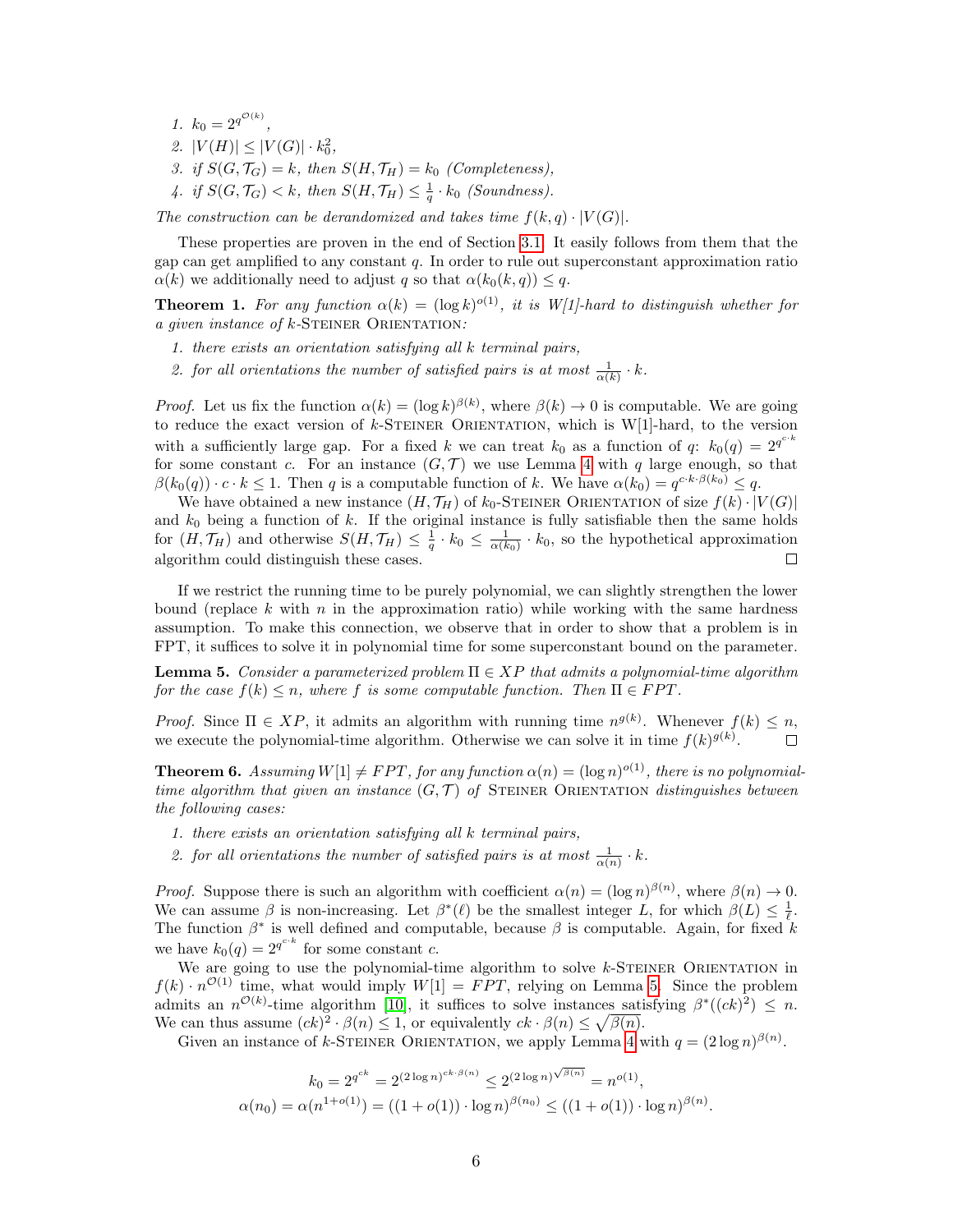<span id="page-6-0"></span>

Figure 1: The construction of  $H^{i+1}$ . For simplicity the picture shows a situation with  $k = |\mathcal{T}^i| = 4$ . The random variables  $(x_i)$  encode which of the sinks in  $H<sup>i</sup>$  would become sources of an arrow to  $G_x$ .

For large n we have  $\alpha(n_0) \leq q$ . The size of the new instance of polynomially bounded and if the original instance was not fully satisifiable, then the fraction of satisfiable pairs gets less than  $\frac{1}{\alpha(n_0)}$ . The claim follows.  $\Box$ 

### <span id="page-6-1"></span>3.1 The gap amplifying step

**Definition 7.** For a family F of functions  $X \to [0,1]$ , a  $\delta$ -biased sampler family is a multiset  $X_H \subseteq X$ , such that for every  $f \in \mathcal{F}$  it holds

$$
\left| \frac{1}{|X_H|} \sum_{x \in X_H} f(x) - \mathbf{E}_{x \sim U(X)} f(x) \right| \le \delta.
$$

<span id="page-6-3"></span>**Lemma 8.** For a given X, F, and  $\delta > 0$ , there exists a  $\delta$ -biased sampler family of size  $\mathcal{O}(\delta^{-2}\log(|\mathcal{F}|)).$  This family can be obtained via random sampling.

*Proof.* Let us sample independently  $M = 10 \cdot \delta^{-2} \log(|\mathcal{F}|)$  elements from X (possibly with repetitions): this is the multiset  $X_H$ . For a fixed  $f \in \mathcal{F}$  we apply the Hoeffding's inequality.

$$
\mathbb{P}\left(\left|\frac{1}{|X_H|}\sum_{x\in X_H}f(x)-\mathbf{E}_{x\sim U(X)}f(x)\right|>\delta\right)\leq 2\exp(-2\delta^2M).
$$

For our choice of M this bound gets less than  $\frac{1}{2|\mathcal{F}|}$ . Consider an event that the estimation did not work for some function  $f \in \mathcal{F}$ . By union bound, the probability of such an event is at most  $\frac{1}{2}$ . Since the probability of generating a correct  $X_H$  is positive, it clearly exists.  $\Box$ 

**Building the layers** We construct a family of instances  $(H^{i}, \mathcal{T}^{i})_{i=1}^{M}$  with  $(H^{1}, \mathcal{T}^{1}) =$  $(G, \mathcal{T}_G)$ . Let  $p_i$  indicate the number of gadgets in the last layer, so  $p_1 = 1$  and  $k_i = |\mathcal{T}^i| = kp_i$ . We construct  $H^{i+1}$  by taking k copies of  $H^i$ , denoted  $H_1^i, \ldots, H_k^i$  and forming a new layer of  $p_{i+1}$ copies of  $(G, \mathcal{T}_G)$ , where  $p_{i+1} = \mathcal{O}(k^4 q^{2k} p_i)$ . The derivation of the latter quantity is postponed to Lemma [9.](#page-6-2)

Let X be a family of tuples  $(x_1, x_2, \ldots x_k)$ ,  $x_j \in \mathcal{T}_j^i$ . For each copy of G' in the last layer, we choose a random tuple  $(x_1, x_2, \ldots x_k) \in X$  and add a directed edge from  $H^i_j[t, x_j]$  to  $G'[s, j]$ for each  $j \in [k]$ . Next, we add the terminal pair  $(H_j^i[s, x_j], G'[t, j])$  to  $\mathcal{T}^{i+1}$ . The construction is depicted in Figure [1.](#page-6-0)

<span id="page-6-2"></span>**Lemma 9.** Let  $y_i = S(H^i, \mathcal{T}^i) / k_i$ ,  $y_i \geq \frac{1}{q}$ . If  $S(G, \mathcal{T}_G) < k$ , then  $y_{i+1} \leq y_i - \frac{1}{2k} \cdot q^{-k}$ .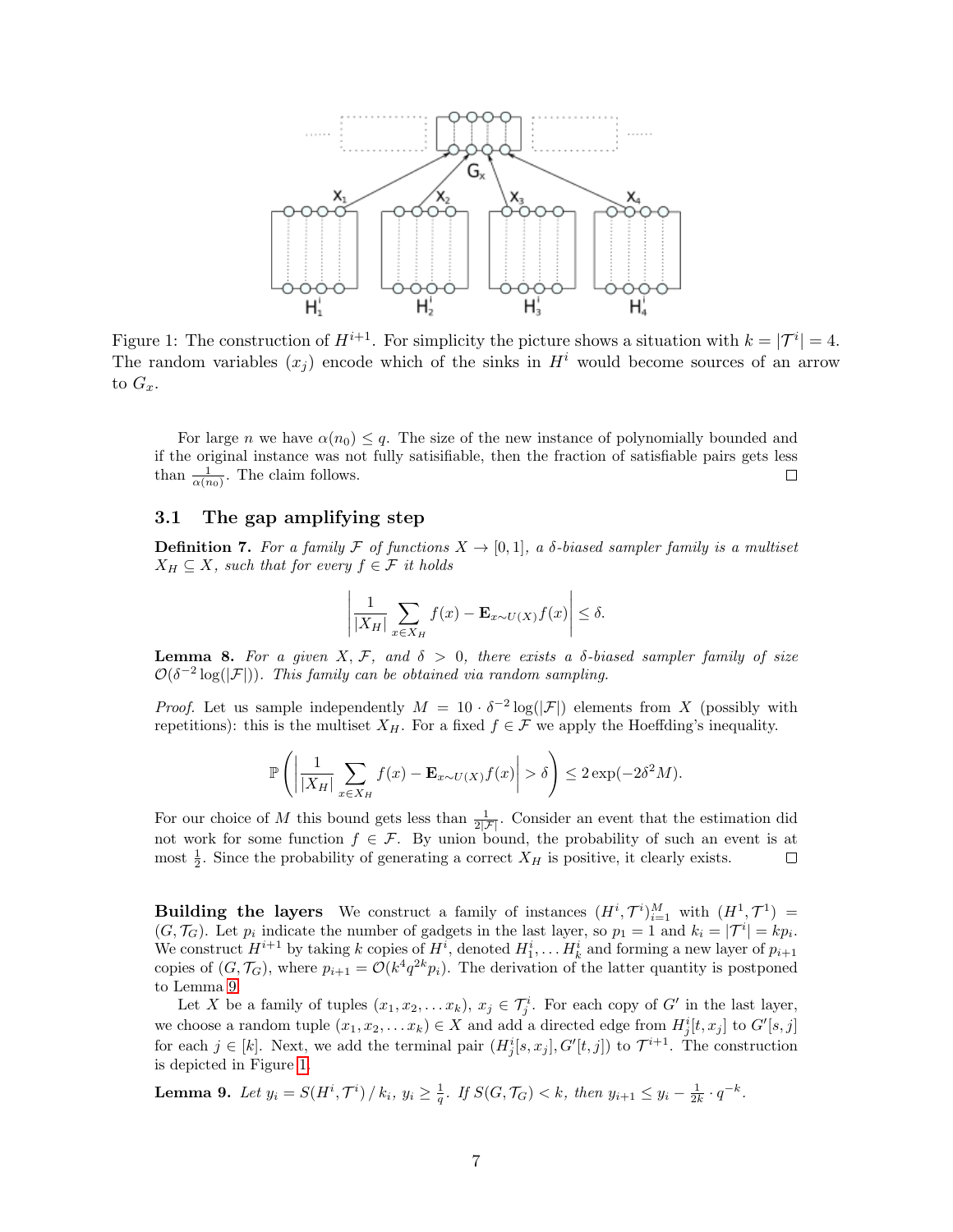*Proof.* First observe that every  $(s_j, t_j)$ -path in  $S(H^i, \mathcal{T}^i)$  runs through i unique copies of  $(G, \mathcal{T}_G)$ . Therefore  $(s_i, t_j)$ -pair is satisfied only if the corresponding i terminal pairs in those copies are satisfied.

Recall that we connect each copy of  $(G, \mathcal{T}_G)$  to the terminals from the previous layer given by a random tuple  $(x_1, x_2, \ldots x_k) \in X$ . Let C be a family of configurations encoding which the sinks  $H_j^i[t, x_j]$  are not reachable from  $H_j^i[s, x_j]$ . We have  $|\mathcal{C}| \leq 2^{p_i k^2}$ . For a configuration  $C \in \mathcal{C}$ let  $f_C : X \to [0,1]$  be a function describing the maximal fraction of satisfied terminal pairs from those with sinks in G connected through a tuple  $x \in X$ .

For a fixed  $C \in \mathcal{C}$  we estimate the expected value of  $f_C$ . Let  $Y_j$  be a random variable indicating that  $H^i_j[t, x_j]$  is reachable from  $H^i_j[s, x_j]$  for random  $x \in X$ . Since the maximal number of terminals pairs that can go through  $G_x$  is  $k-1$ , we have

$$
\mathbf{E}_{x \sim U(X)} f_C(x) \leq \frac{1}{k} \cdot \min(Y_1 + Y_2 + \dots + Y_k, k - 1).
$$

We can w.l.o.g. assume that  $P(Y_j) = y_i$ , because increasing this value could only increase **E***f<sub>C</sub>*. By linearity of expectation,  $\mathbf{E} \sum_{j=1}^{k} Y_j = k \cdot y_i$ . Moreover,  $\mathbf{P}(\sum_{j=1}^{k} Y_j = k) = y_i^k \ge q^{-k}$ , therefore  $\mathbf{E}_{x \sim U(X)} f_C(x) \leq y_i - \frac{1}{k} \cdot q^{-k}$ .

Now we apply Lemma [8](#page-6-3) for  $\mathcal{F} = \{f_C : C \in \mathcal{C}\}\$ and  $\delta = \frac{1}{2k} \cdot q^{-k}$ . The quantity  $M =$  $\mathcal{O}(\delta^{-2}\log(|\mathcal{F}|))$  becomes  $\mathcal{O}(k^4q^{2k}p_i)$ , which is exactly as we defined  $p_{i+1}$  – the number of copies in the last layer. By Lemma [8,](#page-6-3) for every configuration  $C$  the fraction of satisfied terminals pairs is at most  $\mathbf{E}_{x \sim U(X)} f_C(x) + \frac{1}{2k} \cdot q^{-k} \leq y_i - \frac{1}{2k} \cdot q^{-k}$ , as postulated.

*Proof of Lemma [4.](#page-4-2)* We define  $(H, \mathcal{T}_H) = (H^M, \mathcal{T}^M)$  for  $M = 2kq^k$ .

The completeness is straightforward. If  $S(G, \mathcal{T}_G) = k$ , then we can orient all copies of  $(G, \mathcal{T}_G)$  so that  $G[t, j]$  is always reachable from  $G[s, j]$  and each requested path in  $S(H^i, \mathcal{T}^i)$ can be formed as a concatenation of paths in  $i$  copies of  $G$ . To see the soundness, note that by Lemma [9](#page-6-2) we have  $y_i \le \max(\frac{1}{q}, 1 - \frac{i}{2k} \cdot q^{-k})$ , what implies  $y_M \le \frac{1}{q}$ .

To estimate  $k_M$ , recall that we have  $k_i = p_i k$  and  $p_{i+1} = \mathcal{O}(k^4 q^{2k} p_i)$ . For  $M = 2kq^k$ , this becomes  $(k^4q^{2k})^{\mathcal{O}(kq^k)} = 2^{q^{\mathcal{O}(k)}}$  (we can assume  $q \geq 2$  and so  $k \leq q^k$ ). The size of  $V(H)$  is at most  $k_M \cdot |V(G)|$  times the number of layers. We trivially bound  $M \leq k_M$  to obtain the property (2).  $\Box$ 

The construction above is randomized and works with probability  $2^{-M} = 2^{q^{\mathcal{O}(k)}}$ . It can be derandomized since the sizes of X and  $\mathcal F$  in applications of Lemma [8](#page-6-3) are always bounded by a function of  $k + q$ , so we can enumerate all potential sampler families and find the correct one.

# <span id="page-7-0"></span>4 Inapproximability of Directed Multicut

In the DIRECTED MULTICUT problem we are given a directed graph with a set  $\mathcal T$  of source-sink pairs and a budget p. In the maximization variant we want to delete a subset of edges of size at most p to disconnect as many source-sink pairs as possible.

<span id="page-7-1"></span>**Lemma 10.** There is a procedure that, for an instance  $(G, \mathcal{T}_G, p)$ ,  $|\mathcal{T}_G| = 4$  of DIRECTED MULTICUT and parameter q, constructs a new instance  $(H, \mathcal{T}_H, p_0)$ ,  $k_0 = |\mathcal{T}_H|$ , such that:

$$
1. \, k_0 = \Theta(p \cdot q^2 \log q),
$$

- 2.  $p_0 = \Theta(p^2 \log q)$ ,
- 3.  $|E(H)| \leq |E(G)| \cdot p_0 + \mathcal{O}(k_0),$
- 4. if  $S(G, \mathcal{T}_G, p) = 4$ , then  $S(H, \mathcal{T}_H, p_0) = k_0$  (Completeness),
- 5. if  $S(G, \mathcal{T}_G, p) < 4$ , then  $S(H, \mathcal{T}_H, p_0) \leq \frac{1}{q} \cdot k_0$  (Soundness).

The construction is randomized and takes time polynomial in  $|V(H)|$  and q. It can be derandomized in time  $f(p,q) \cdot |V(H)|$ .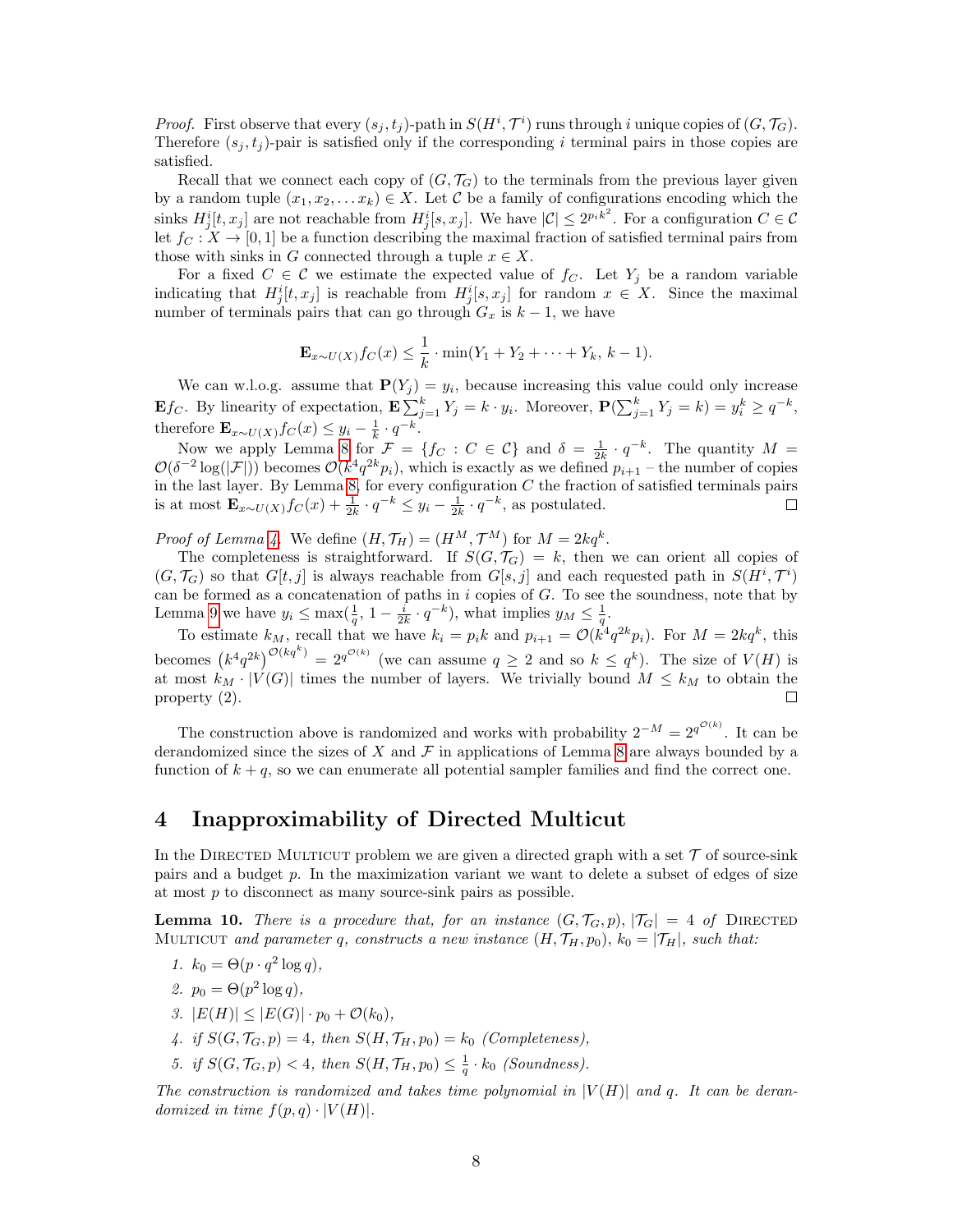

Figure 2: Bulding a new instance from M parallel copies of G. The tuple  $(x_1, x_2, \ldots, x_M)$  encodes through which nodes the  $(s_x, t_x)$  pair is connected.

*Proof.* Consider  $M = 3(p+1)$ ·log q copies of G, denoted  $G_1, G_2, \ldots, G_M$ . For a random sequence  $x = (x_1, x_2, \ldots x_M) \in X = [4]^M$ , we add a terminal pair  $s_x, t_x$  and for each  $i \in [M]$  we add directed edges  $(s_x, G_i[s, x_i])$  and  $(G_i[t, x_i], t_x)$ . We repeat this subroutine  $k_0 = \Theta(p \cdot q^2 \log q)$ times and create that many terminals pairs. We set the budget  $p_0 = 3p(p + 1) \cdot \log q$ .

If  $S(G, \mathcal{T}_G, p) = 4$ , then the budget suffices to separate all terminal pairs in all copies of G. Otherwise, one needs to remove at least  $p+1$  edges from a copy of G to separate all 4 pairs, so the budget suffices to cover at most  $3p \cdot \log q$  copies. Therefore there are at least  $3 \log q$  copies, where there is at least one terminal pair that is not separated. We define the family  $\mathcal C$  of configurations representing information about each copy  $G_i$ : whether all terminals pairs are cut and if not – which terminal pair is open. Recall that each terminal pair can be represented by a tuple  $x = (x_1, x_2, \dots x_M) \in X = [4]^M$  encoding through which terminal pair it can go in each  $G_i$ . For a fixed configuration  $C \in \mathcal{C}$ , function  $f_C : X \to \{0,1\}$  is set to 1 if the pair  $s_x, t_x$  is separated, or equivalently: if for each  $i \in [M]$  the terminal pair  $(G_i[s, x_i], G_i[t, x_i])$  is cut. Since there are at least 3 log q copies with an open path, we have  $\mathbf{E}_{x \sim U(X)} f_C(x) \leq (\frac{3}{4})^{3 \log q} \leq 2^{-\log(2q)} = \frac{1}{2q}$ .

The size of C is at most  $5^M = 2^{\mathcal{O}(p \log q)}$ . We apply Lemma [8](#page-6-3) for  $\mathcal{F} = \{f_C : C \in \mathcal{C}\}\$ and  $\delta = \frac{1}{2q}$ . It follows that  $\mathcal{O}(\delta^{-2} \log(|\mathcal{F}|)) = \mathcal{O}(p \cdot q^2 \log q)$  random samples from X is enough to obtain rounding error of  $\frac{1}{2q}$ . Therefore with constant probability we have constructed an instance in which for any cutset (and thus for any configuration  $C$ ) the fraction of separated terminal pairs is at most  $\mathbf{E}_{x \sim U(X)} f_C(x) + \frac{1}{2q} \leq \frac{1}{q}$ .  $\Box$ 

Remark on derandomization As before, if we allow exponential running time with respect to  $p$  and  $q$ , we can find a correct sampler family by enumeration and derandomize the reduction. However, we cannot afford that in a polynomial-time reduction. To circumvent this, we can take advantage of  $\delta$ -biased  $\ell$ -wise independent hashing to construct N binary random variables with few random bits, instead of relying on Lemma [8.](#page-6-3) This technique simulates  $\ell$ -wise independency and provides an analogous bound on additive estimation error for events that depend on at most  $\ell$  variables. Such a family can be constructed using  $\mathcal{O}(\ell + \log \log N + \log(\frac{1}{\delta}))$ random bits [\[20\]](#page-13-8).

Since we are interested in having  $N = \mathcal{O}(p \cdot \log q)$  variables,  $\delta = \frac{1}{2q}$ , and  $(\log q)$ -wise independency, the size of the whole probabilistic space becomes  $2^{\mathcal{O}(\log q + \log \log p)} = q^{\mathcal{O}(1)}(\log p)^{\mathcal{O}(1)}$ . The problem is that we need to optimize the exponent at  $q$  in order to obtain high lower bounds. Unfortunately we are not aware of any construction of  $\delta$ -biased  $\ell$ -wise independent hash family, that would optimize this constant. Still, this means that a lower bound of  $\Omega(n^c)$  can be obtained for some  $c > 0$  assuming just P $\neq$ NP.

**Theorem 3.** For any  $\varepsilon > 0$ , it is W[1]-hard to distinguish whether for a given instance of  $(k, p)$ -DIRECTED MULTICUT: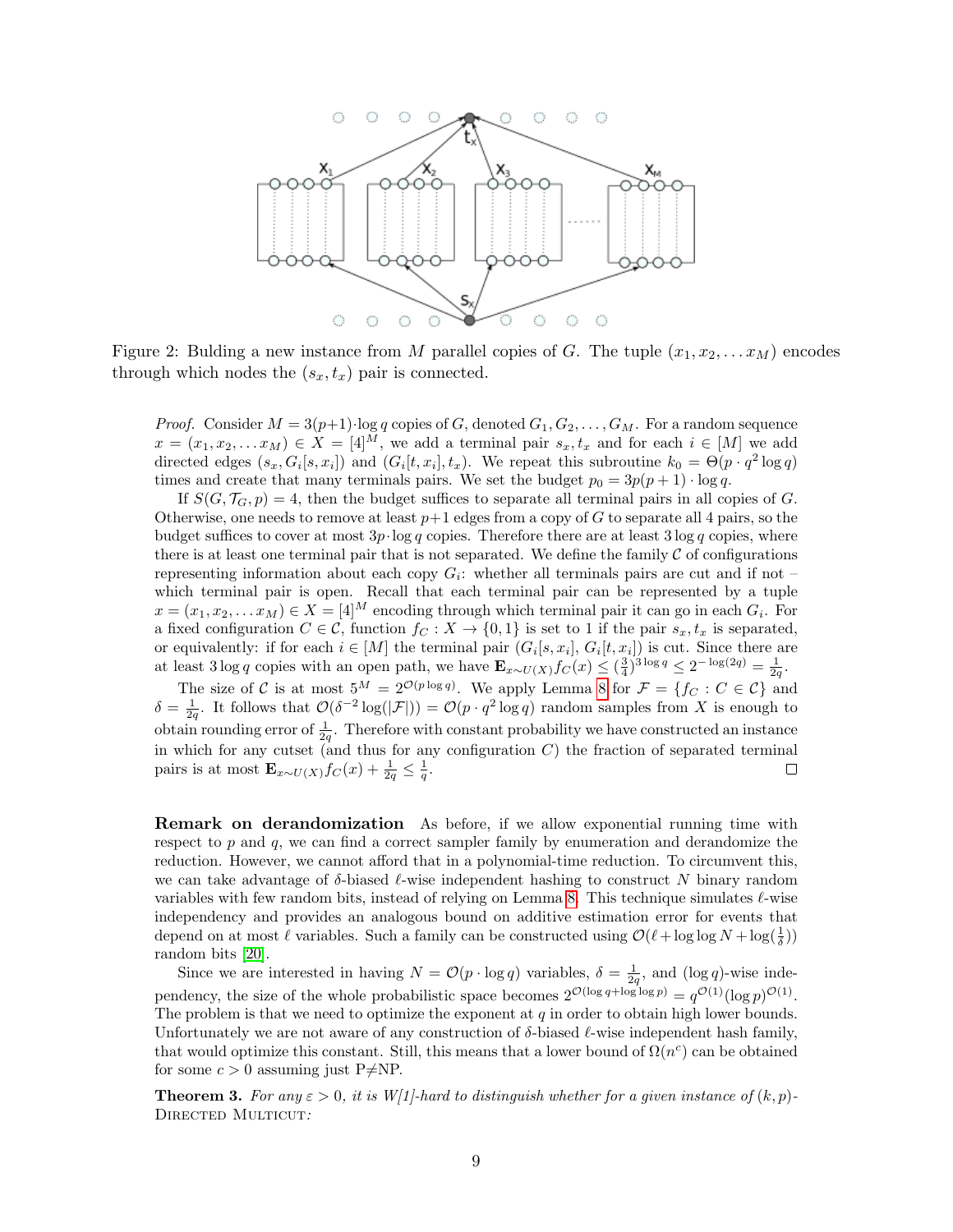- 1. there is a cut of size p that separates all k terminal pairs,
- 2. all cuts of size p separate at most  $\Omega\left(\frac{1}{1}\right)$  $k^{\frac{1}{2}-\varepsilon}$  $\big) \cdot k$  terminal pairs.

*Proof.* Let us fix  $\varepsilon > 0$ . We are going to reduce the exact version of p-DIRECTED MULTICUT with 4 terminals, which is W[1]-hard, to the version with a sufficiently large gap, parameterized by both p and  $k = |\mathcal{T}|$ . Let L be an integer larger than  $\frac{2}{\varepsilon}$ .

For an instance  $(G, \mathcal{T}, p)$  of p-DIRECTED MULTICUT we apply Lemma [10](#page-7-1) with  $q = p^L$ . If the original instance is fully solvable, the new one is as well. Otherwise the maximal fraction of separated terminal pairs is  $\frac{k_0}{q} = \mathcal{O}(p \cdot q \log q) = \mathcal{O}(p^{L+2})$ . On the other hand,  $\Omega\left(k_0^{\left(\frac{1}{2}+\varepsilon\right)}\right)$  $\Omega(p^{2L \cdot (\frac{1}{2} + \varepsilon)})$ . The exponent at p in the latter formula is  $L + 2\varepsilon L > L + 2$ , so for large p the hypothetical approximation algorithm could detect the weakly separable instance. Both  $k_0$  and  $p_0$  are functions of p, therefore we have obtained a parameterized reduction.  $\Box$ 

**Theorem 11.** Assuming  $NP \nsubseteq co-RP$ , for any  $\varepsilon > 0$ , there is no polynomial-time algorithm that, given an instance  $(G, \mathcal{T}, p), |\mathcal{T}| = k, |E(G)| = m$  of DIRECTED MULTICUT, distinguishes between the following cases:

- 1. there is a cut of size p that separates all k terminal pairs,
- 2. all cuts of size p separate at most  $\Omega\left(\frac{1}{1}\right)$  $\frac{1}{m^{\frac{1}{2}-\varepsilon}}$  $\big) \cdot k$  terminal pairs.

*Proof.* Suppose there is such an algorithm for some  $\varepsilon > 0$  and proceed as in the proof of The-orem [3](#page-3-1) with  $q = m<sup>L</sup>$ . The reduction is polynomial because L is a constant. We have  $m_0 =$  $|E(H)| = \mathcal{O}(k_0) = \mathcal{O}(m^{2L+2})$  because  $k_0$  becomes a dominant term for large L and  $p \leq m$ . If the initial instance is fully satisfiable, then always  $S(H, \mathcal{T}_H, p_0) = k_0$ . For a NO-instance, we have  $S(H, \mathcal{T}_H, p_0) \leq \frac{k_0}{q} = \mathcal{O}(m^{L+2})$ . On the other hand,

$$
\Omega\left(\frac{1}{m_0^{\frac{1}{2}-\varepsilon}}\right) \cdot k_0 = \Omega\left(k_0^{\left(\frac{1}{2}+\varepsilon\right)}\right) = \Omega\left(m^{2L\cdot\left(\frac{1}{2}+\varepsilon\right)}\right) = \Omega(m^{L+2\varepsilon L}).
$$

Recall that  $L \geq \frac{2}{\varepsilon}$ . For large m the fraction in case (2) is larger than  $\frac{k_0}{q}$ , so when the reduction is correct (with probability at least  $\frac{1}{2}$ ), then we are able to detect the NO-instances. This implies that DIRECTED MULTICUT  $\in$  co-RP.  $\Box$ 

# <span id="page-9-0"></span>5 W[1]-completeness of Steiner Orientation

In this section we present a tight upper bound for the parameterized hardness level of  $k$ -STEINER ORIENTATION, complementing the known  $W[1]$ -hardness. We construct an FPT reduction to k-CLIQUE and thus show that the problem belongs to  $W[1]$ . The fact that k-STEINER ORIEN-TATION is  $W[1]$ -complete implies the same for the gap version of the problem studied in the previous chapter, what is uncommon is the theory of parameterized inapproximability.

The main idea in the reduction is to restrict to solutions consisting of  $f(k)$  subpaths, which can be chosen almost freely between fixed endpoints. This formalizes an intuitive observation that different terminal pairs should obstruct each other only limited number of times, because otherwise one path may exploit the other one as a shortcut and the whole knot of obstructions could be disentangled.

**Definition 12** (Canonical path family). For a graph G, a family of paths  $(P_{v,u})$ , defined for all pairs  $(v, u)$  such that u is reachable from v in G, is called canonical if it satisfies the following conditions:

- 1. if there exists edge  $(u, v)$  in G, then  $P_{v, u} = (u, v)$ ,
- 2. if a vertex w lies on a path  $P_{v,u}$ , then  $P_{v,u}$  equals  $P_{v,w}$  concatenated with  $P_{w,u}$ .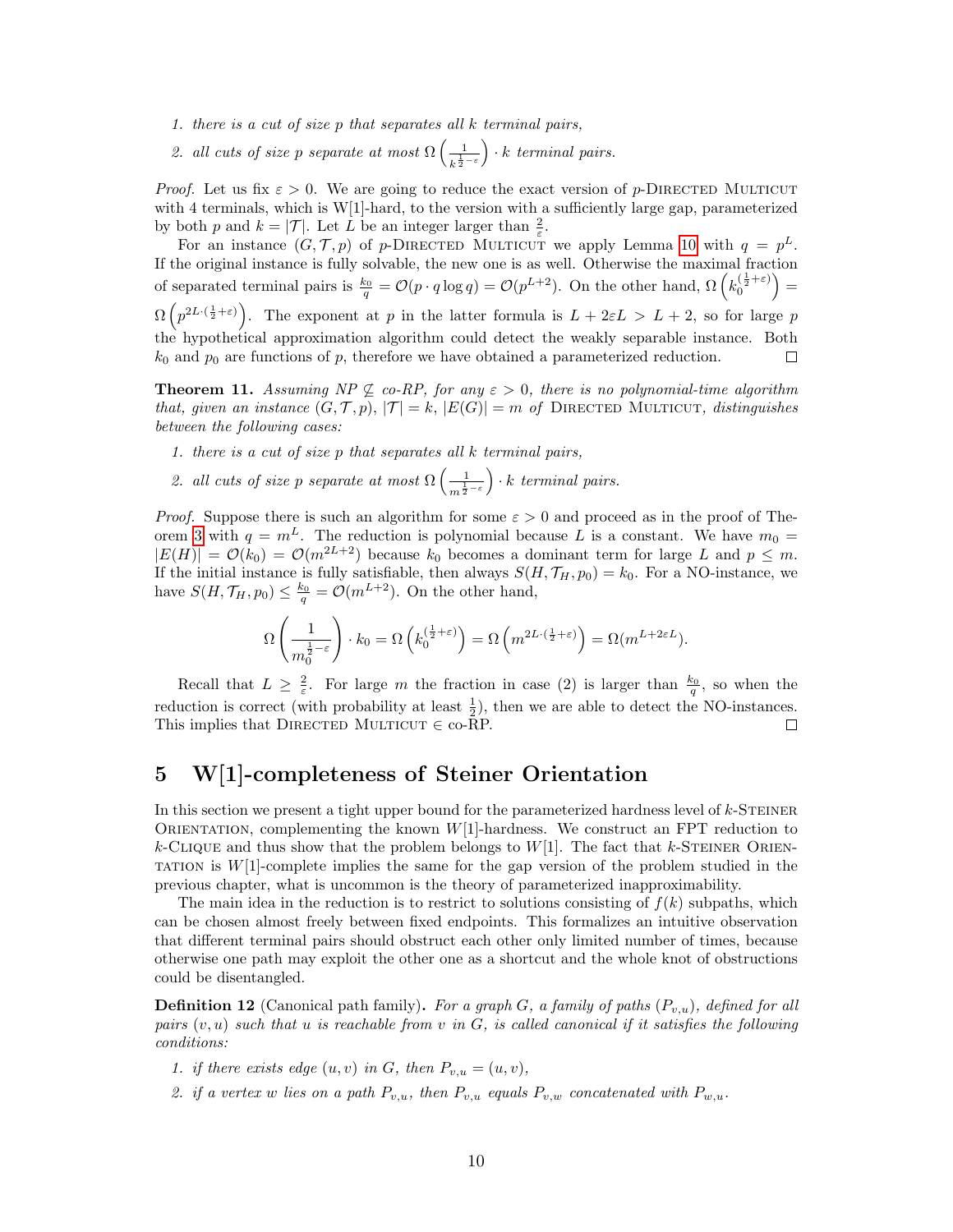There might be multiple choices for such a family, but in the further arguments we just need to fix an arbitrary one. It is important that we are able to construct it efficiently.

<span id="page-10-2"></span>Lemma 13. A canonical path family can be constructed in polynomial time.

*Proof.* Let us fix any labeling of vertices with a linearly ordered alphabet. We define  $P_{v,u}$  to be the shortest path from  $v$  to  $u$ , breaking ties lexicographically. In order to construct it, we begin with computing distances between all pairs of vertices. The first edge on the path  $P_{v,u}$  goes to the lexicographically smallest vertex among those minimizing distance to  $u$ , and similarly for the further edges.  $\Box$ 

**Definition 14** (Support). Suppose a path  $P = (v_1, \ldots, v_m)$  can be represented as a concatenation of canonical paths  $P_{u_i, u_{i+1}}$  for some sequence  $v_1 = u_1, \ldots, u_\ell = v_m$ . We will refer to the set  $\{u_1, u_2, \ldots, u_\ell\}$  as a support of P (does not have to be unique). If a path admits a support of size at most  $\ell$ , then we say it is  $\ell$ -canonical.

**Definition 15** (Schedule). Consider a family of non-empty sets  $A_1, A_2, \ldots, A_k \subseteq [n]$ . For each  $i \in [k]$  we consider variables  $a_i^{start} = \min A_i$  and  $a_i^{end} = \max A_i$ . A schedule of this family is the order relation over those 2k variables.

It is easy to see that the number of possible schedules for k sets is at most  $(2k)^{2k}$ : for each of the  $2k$  variables we choose its position in the sequence. Note that some variables might have the same value and they can share the same position.

<span id="page-10-1"></span>**Lemma 16.** If a  $k$ -STEINER ORIENTATION *instance is satisfiable on an acyclic mixed graph*, then it admits a solution in which each path is  $k^{\mathcal{O}(k)}$ -canonical.

*Proof.* We say that a set  $V' \subseteq V$  is a support of the solution if it contains supports for all the paths. Due to property (1), every path admits some, potentially large, support, so we can always find such a set  $V'$ . We are going to show that if an instance is solvable, then there exists a solution with support of size less than  $\beta_k = 4k \cdot 4^k \cdot (2k)^{2k}$ . To do so, we assume the contrary: that the minimal size of a support is at least  $\beta_k$ , and then construct a solution with a smaller support. This entails the claim.

Consider a solution with support  $V'$ ,  $|V'| \geq \beta_k$ . For a vertex  $u \in V'$ , we define  $R(u)$  to be the set of indices j, such that  $P_i$  goes though u. By counting argument, there must be at least  $4k \cdot 2^k \cdot (2k)^{2k}$  vertices in V' with the the same set R.

There is a natural linear ordering  $u_1, u_2, \ldots, u_\ell$  of those vertices, that is coherent with the orientation of paths from the terminal set  $R$ . For each even index  $i$ , consider the canonical path from  $u_{i-1}$  to  $u_{i+1}$ . If such a path is not in conflict<sup>[3](#page-10-0)</sup> with paths from  $[k] \setminus R$ , we could remove  $u_i$ from  $V'$ . This would contradict  $V'$  being the minimum size support.

For the canonical path  $Q_i$  from  $u_{i-1}$  to  $u_{i+1}$ , we first consider which other paths are in conflict with  $Q_i$ : let us call this set  $T(i) \subseteq [k]$ . Next, we look at the schedule of sets  $Q_i \cap P_j$  for  $j \in T(i)$  with respect to the order given by  $Q_i$ . Again by counting argument we conclude that there are (at least)  $2k$  paths  $Q_1, Q_2, \ldots, Q_{2k}$  with the same  $T(i)$  and the same schedule (factor 2 for choosing only even indices, at most  $2^k$  choices of  $T(i)$ , at most  $(2k)^{2k}$  different schedules). Recall that the first vertex of  $Q_{i+1}$  is reachable from the last vertex of  $Q_i$ .

Having the fixed schedule makes it possible to find a detour from the beginning of  $Q_1$  to the end of  $Q_{2k}$  that omits the vertices  $u_i$  in between. Let us start by following  $Q_1$  to the place of the first conflict with  $P_i$ . We know that there is a path form the first vertex of  $Q_1 \cap P_i$  to the last vertex of  $Q_2 \cap P_i$ , which is a subpath of  $P_i$  ( $P_i$  cannot go in the other direction because we assumed the graph to be acyclic; this is why we needed  $Q_{i+1}$  to be reachable from  $Q_i$ ). We can follow this path and continue on  $Q_2$  to the next occurrence of some conflict with  $P_j$ , then use the same argument to reach the last vertex of  $Q_3 \cap P_j$  and iterate this procedure. Note that the vertex we arrive at in  $Q_i$  might be the same where the next detour starts. It is crucial that we have fixed a single schedule so we will never reach another conflict with the same path  $P_i$ .

<span id="page-10-0"></span><sup>&</sup>lt;sup>3</sup>Two paths are in conflict if there is an undirected edge they use in different directions.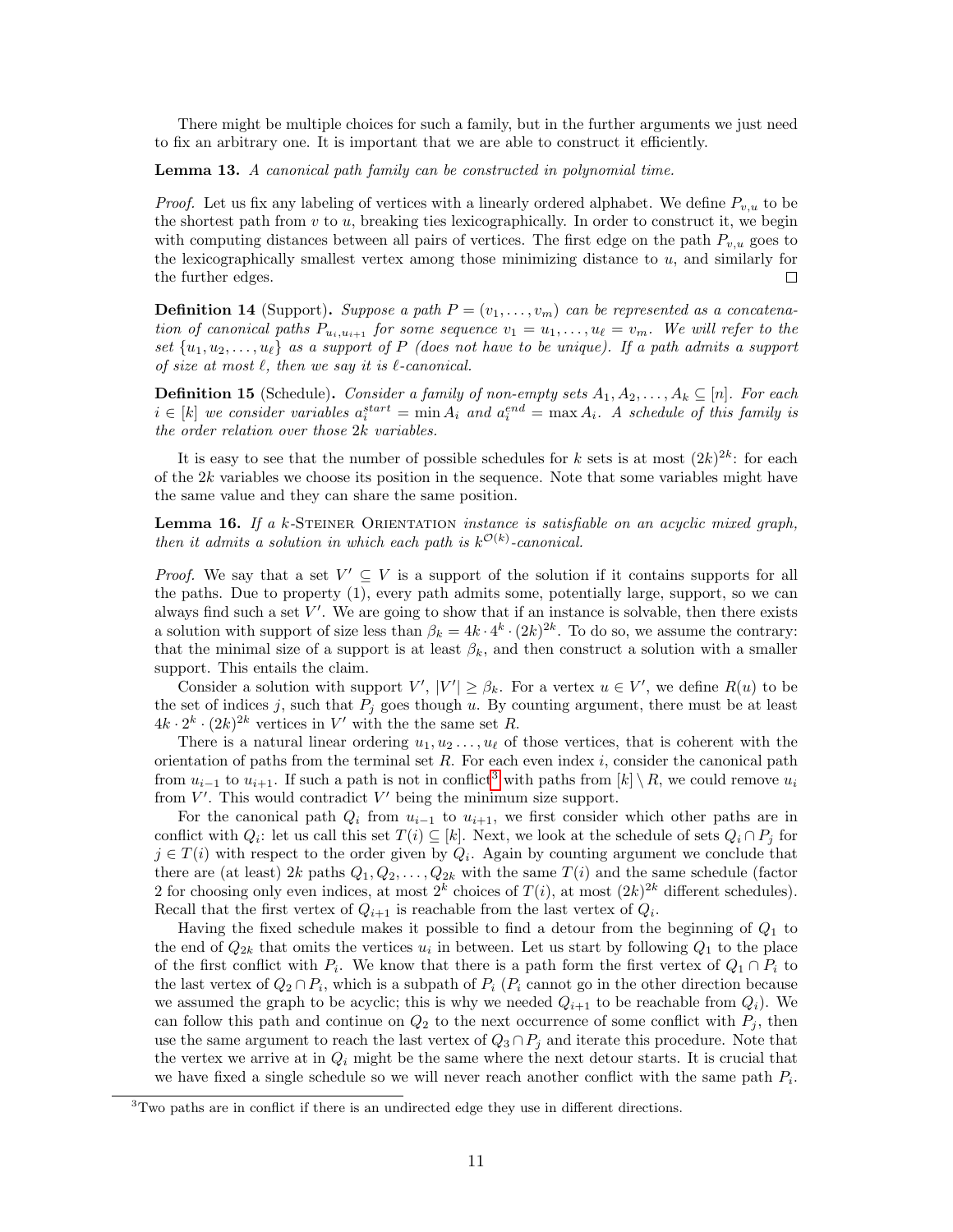<span id="page-11-0"></span>

Figure 3: The construction of a detour. The red nodes are vertices where the path switches between canonical  $Q_j$  and a subpath of  $P_i$ : first the green one, and then the blue one. Note that the last subpath goes directly to  $Q_{2k}$ .

We need at most  $k-1$  iterations to get behind all conflicts – then the last detour is guaranteed to reach a vertex in  $Q_{2k}$  (a detour can omit several segments  $Q_i$ ), from where we can reach the end of  $Q_{2k}$ . The idea of a detour is depicted in Figure [3.](#page-11-0)

We can now remove all the endpoints of  $Q_2, Q_3, \ldots, Q_{2k-1}$  from  $V'$  (at least  $2k-1$  vertices) and replace this segment with the detour constructed above for all terminal pairs in  $R$ . We might need to add  $2k-2$  vertices to  $V'$  (2 for each iteration) and the rest of the detour is either canonical or follows paths that are already in the solution. Therefore we have constructed a solution with smaller  $V'$ , what finishes the proof.

 $\Box$ 

#### **Theorem 2.** k-STEINER ORIENTATION is  $W[1]$ -complete.

*Proof.* The problem is known to be  $W[1]$ -hard [\[21\]](#page-13-5), so we just need a parameterized reduction to k-CLIQUE. Let  $(G, \mathcal{T})$  be an instance of k-STEINER ORIENTATION and let  $\beta_k = k^{\mathcal{O}(k)}$  be the sequence from Lemma [16.](#page-10-1) We can assume  $G$  to be acyclic by a standard argument that if we can orient some edges to create a cycle, then it can be contracted. We construct the instance  $H$ of  $(k\beta_k)$ -CLIQUE as follows:

- 1. Compute a canonical family of paths for G in polynomial time (Lemma [13\)](#page-10-2).
- 2. For each pair  $(i, j) \in [k] \times [\beta_k]$  create an independent set  $H_{i,j}$ . The vertices in  $H_{i,j}$  are given as ordered pairs  $(u, v)$ , such that v is reachable from u in G. If  $j = 1$ , then we require  $u = s_i$  and if  $j = \beta_k$ , we require  $v = t_i$ . We allow pairs of form  $(u, u)$ .
- 3. For vertices  $(u_1, v_1)$  and  $(u_2, v_2)$  lying in distinct sets  $H_{i,j}$ , place an edge between them if the canonical paths  $P_{u_1,v_1}$  and  $P_{u_2,v_2}$  are not in conflict.
- 4. If we placed an edge between  $(u_1, v_1) \in H_{i,j}$  and  $(u_2, v_2) \in H_{i,j+1}$ , we remove it unless  $v_1 = u_2.$

The size of  $V(H)$  is bounded by  $k\beta_k \cdot |V(G)|^2$ . If the constructed graph H admits a clique of size  $k\beta_k$ , then each of its vertices must lie in a different independent set  $H_{i,j}$ . Due to step (4), we know that canonical paths encoded by the choice of vertices in  $H_{i,1}, H_{i,2}, \ldots, H_{i,\beta_k}$  match and they form a path from  $s_i$  to  $t_i$ . Step (3) ensures that those paths are not in conflict, therefore the instance  $(G, \mathcal{T})$  is satisfiable.

On the other hand, if  $(G, \mathcal{T})$  admits a solution, we can assume its paths to be  $\beta_k$ -canonical due to Lemma [16.](#page-10-1) We can thus choose the vertices in  $H$  to reflect their supports, padding them with trivial paths  $(t_i, t_i)$  if the support is smaller than  $\beta_k$ . Since none of the paths are in conflict, there is an edge in  $H$  between all chosen vertices.  $\Box$ 

### 6 Final remarks and open problems

I would like to thank Pasin Manurangsi for helpful discussions and, in particular, for suggesting the argument based on Chernoff bounds, which is surprisingly simple and powerful. A question arises whether one can derandomize this argument efficiently and construct a  $\delta$ -biased family in some explicit way. The function family  $\mathcal F$  has a very special structure in both applications, what also could be exploited. This would allows us to replace the assumption NP  $\mathcal{L}$  co-RP with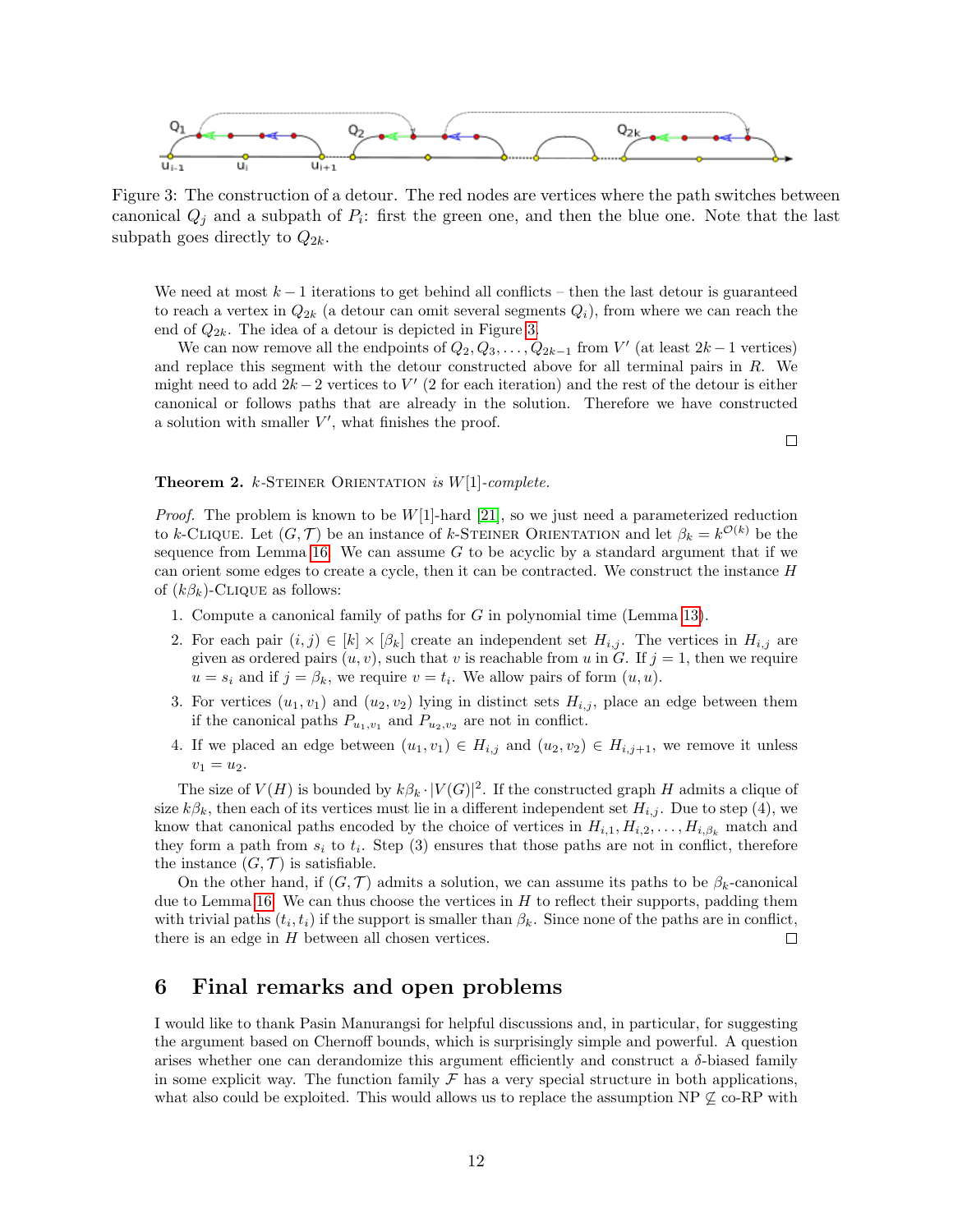$P \neq NP$  for DIRECTED MULTICUT. It is also plausible that this technique may find use in other reductions in parameterized inapproximability.

An obvious question is if any of the studied problems admits an  $o(k)$ -approximation, or if the lower bounds can be strengthened. Note that for the maximization version of DIRECTED MUL-TICUT we do not know anything better than  $\frac{k}{2}$ -approximation as we cannot solve the exact problem for  $k > 2$ . The square root in the lower bound is only an artifact of  $\delta^2$  in the exponent of Chernoff-like bounds. On the other hand, before the exponent  $\frac{1}{2}$  was beaten for the minimization version of DIRECTED MULTICUT, the best approximation ratio was  $\mathcal{O}(\sqrt{n})$  [\[12\]](#page-13-9). Can this algorithm be adapted to provide a tight upper bound for the maximization version?

For STEINER ORIENTATION, the reason why the new value of the parameter is so large, is that in each step we can add only exponentially small term to the gap. Getting around this obstacle should lead to higher lower bounds. Also, the approximation status for  $k$ -STEINER Orientation over planar graphs remains unclear [\[7\]](#page-12-7). Here we still cannot rule out a constant approximation and there are no upper bounds known.

Finally, it is an open quest to establish relations between other hard parameterized problems and their gap versions. Is GAP  $k$ -CLIQUE W[1]-hard or is GAP  $k$ -DOMINATING SET W[2]-hard (open questions in [\[14\]](#page-13-1))? Or can it be possible that GAP k-DOMINATING SET is in W[1]?

### <span id="page-12-1"></span>References

- [1] Marek Adamczyk, Jaroslaw Byrka, Jan Marcinkowski, Syed M. Meesum, and Michal Wlodarczyk. Constant factor FPT approximation for capacitated k-Median. CoRR, abs/1809.05791, 2018.
- <span id="page-12-8"></span>[2] Amit Agarwal, Noga Alon, and Moses S. Charikar. Improved approximation for directed cut problems. In Proceedings of the Thirty-ninth Annual ACM Symposium on Theory of Computing, STOC '07, pages 671–680, New York, NY, USA, 2007. ACM.
- <span id="page-12-5"></span>[3] Esther M. Arkin and Refael Hassin. A note on orientations of mixed graphs. Discrete Applied Mathematics, 116(3):271 – 278, 2002.
- <span id="page-12-3"></span>[4] Arnab Bhattacharyya, Suprovat Ghoshal, Karthik C. S., and Pasin Manurangsi. Parameterized intractability of Even Set and Shortest Vector Problem from Gap-ETH. In 45th International Colloquium on Automata, Languages, and Programming, ICALP 2018, July 9-13, 2018, Prague, Czech Republic, pages 17:1–17:15, 2018.
- <span id="page-12-10"></span>[5] Nicolas Bousquet, Jean Daligault, and Stéphan Thomassé. Multicut is FPT. In *Proceedings* of the Forty-third Annual ACM Symposium on Theory of Computing, STOC '11, pages 459–468, New York, NY, USA, 2011. ACM.
- <span id="page-12-2"></span>[6] P. Chalermsook, M. Cygan, G. Kortsarz, B. Laekhanukit, P. Manurangsi, D. Nanongkai, and L. Trevisan. From Gap-ETH to FPT-inapproximability: Clique, Dominating Set, and more. In 2017 IEEE 58th Annual Symposium on Foundations of Computer Science (FOCS), pages 743–754, Oct 2017.
- <span id="page-12-7"></span>[7] Rajesh Chitnis, Andreas Emil Feldmann, and Ondřej Suchý. A tight lower bound for Planar Steiner Orientation. Algorithmica, May 2019.
- <span id="page-12-9"></span>[8] Julia Chuzhoy and Sanjeev Khanna. Polynomial flow-cut gaps and hardness of directed cut problems. J. ACM, 56(2):6:1–6:28, April 2009.
- <span id="page-12-0"></span>[9] Vincent Cohen-Addad, Anupam Gupta, Amit Kumar, Euiwoong Lee, and Jason Li. Tight FPT approximations for k-Median and k-Means. CoRR, abs/1904.12334, 2019.
- <span id="page-12-6"></span>[10] M. Cygan, G. Kortsarz, and Z. Nutov. Steiner forest orientation problems. SIAM Journal on Discrete Mathematics, 27(3):1503–1513, 2013.
- <span id="page-12-4"></span>[11] Iftah Gamzu, Danny Segev, and Roded Sharan. Improved orientations of physical networks. In Vincent Moulton and Mona Singh, editors, Algorithms in Bioinformatics, pages 215–225, Berlin, Heidelberg, 2010. Springer Berlin Heidelberg.